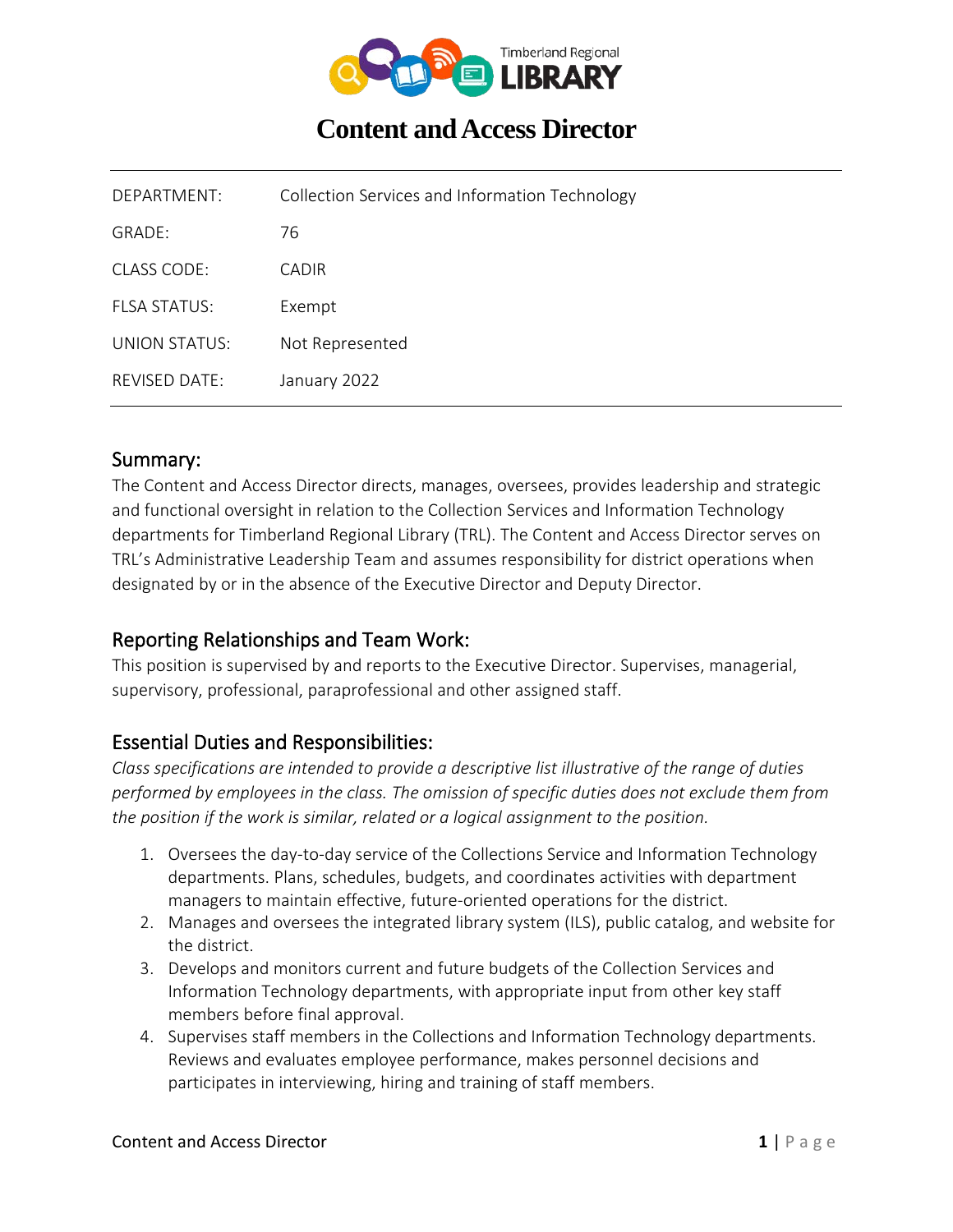- 5. Keeps informed of current library services, library technology, collection development, collection management and management practices by attending workshops and educational programs or reading specialized literature.
- 6. Oversees the execution of special projects and tasks, providing updates and reports to stakeholders as necessary or requested.
- 7. Identifies and implements district policies, procedures, programs and services. Identifies technology tools and software applications for area of expertise to be used internally and districtwide.
- 8. Participates in collective bargaining and negotiations on behalf of Administration.
- 9. Participates in long-range and strategic planning for future development and operation of the district.

# Core Skills and Qualities:

*Employees are expected to demonstrate the following qualities at all times:*

- 1. Establish and maintain effective working relationships with internal staff, outside organizations, and the general public.
- 2. Positively reflect TRL's mission, vision, and values to the staff and public.
- 3. Effective organizational and time management skills, including the ability to multitask, manage multiple projects at the same time and adapt to changing priorities to meet demands of the department.
- 4. Communicate effectively verbally and in writing.
- 5. Demonstrate quality customer service.
- 6. Exhibit reliability and dependability. Demonstrate punctuality and regular and consistent attendance.
- 7. Demonstrate a positive attitude and flexibility.
- 8. Work well with others, show respect, contribute to the team.

# Required Knowledge, Skills, and Abilities:

*Employees are expected to perform or possess the following:*

- 1. Current knowledge and understanding of the principles, methods, procedures and practices of collection management and technology trends and ability to integrate them into the district.
- 2. Extensive knowledge and application of the following guidelines in collection development: the First Amendment, ALA's Intellectual Freedom principles, the Library Bill of Rights, Freedom to Read, Freedom to View, and TRL's relevant policies and procedures.
- 3. Current knowledge of principles and practices of library science and information services.
- 4. Understanding of TRL's policies and procedures, and the ability to create, review, edit, draft and apply them appropriately.
- 5. Ability to prepare and administer budgets and to prioritize and plan expenditures to meet the needs of the organization and community.
- 6. Efficiency in decision-making and prioritization with operational and procedural concerns.

#### **Content and Access Director 2** | Page